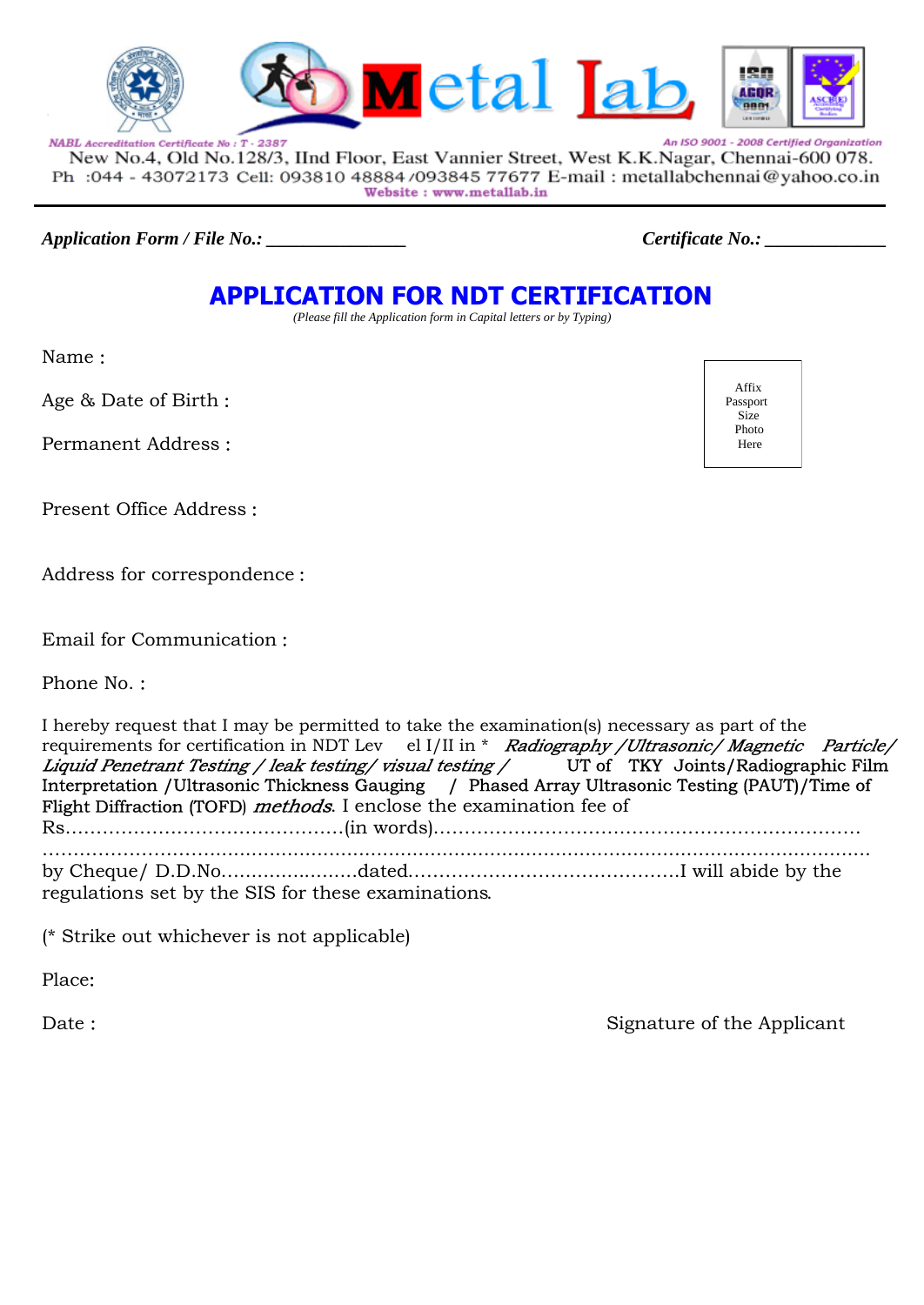#### **EDUCATIONAL QUALIFICATIONS (USE ADDITIONAL SHEETS WHEREVER REQUIRED)**

# SCHOOL EDUCATION (Give details of highest examination passed)

| Sl.No | $\sim$ | $\mathbf{r}$<br>passed<br>umiauon | Year |
|-------|--------|-----------------------------------|------|
| . .   |        |                                   |      |
| ⊸     |        |                                   |      |

#### COLLEGE EDUCATION

| Sl.No | / University<br>College | <b>Course Studied</b> | Exam. passed | Year |
|-------|-------------------------|-----------------------|--------------|------|
|       |                         |                       |              |      |
|       |                         |                       |              |      |
| J.    |                         |                       |              |      |

#### NDT TRAINING COURSES ATTENDED

| Sl.No    | Course | Conducted by | Dates | Duration in hours |
|----------|--------|--------------|-------|-------------------|
| . .      |        |              |       |                   |
| <u>.</u> |        |              |       |                   |

Note: Please attach attested Certificate Xerox Copies for the examination Passed/Courses attended NDT CERTIFICATIONS OBTAINED

## NDT TRAINING COURSES ATTENDED

| Sl.No | Method | Level | Date of certificate | <i>Issued by</i> |
|-------|--------|-------|---------------------|------------------|
| . .   |        |       |                     |                  |
| ∠.    |        |       |                     |                  |
| J.    |        |       |                     |                  |
|       |        |       |                     |                  |

#### WORK EXPERIENCE SUMMARY

| Sl.No | Employers Name & Address | Position | <b>FROM</b> | <b>TO</b> | Duration year / Month | Job Description<br>(Specify also the NDT Methods used) |
|-------|--------------------------|----------|-------------|-----------|-----------------------|--------------------------------------------------------|
|       |                          |          |             |           |                       |                                                        |
|       |                          |          |             |           |                       |                                                        |
|       |                          |          |             |           |                       |                                                        |
|       |                          |          |             |           |                       |                                                        |
|       |                          |          |             |           |                       |                                                        |
|       |                          |          |             |           |                       |                                                        |

Note: Experience may be gained simultaneously in two or more methods of NDT. Applicant must have spent at least 25% of the work time on the method for which examination is being taken.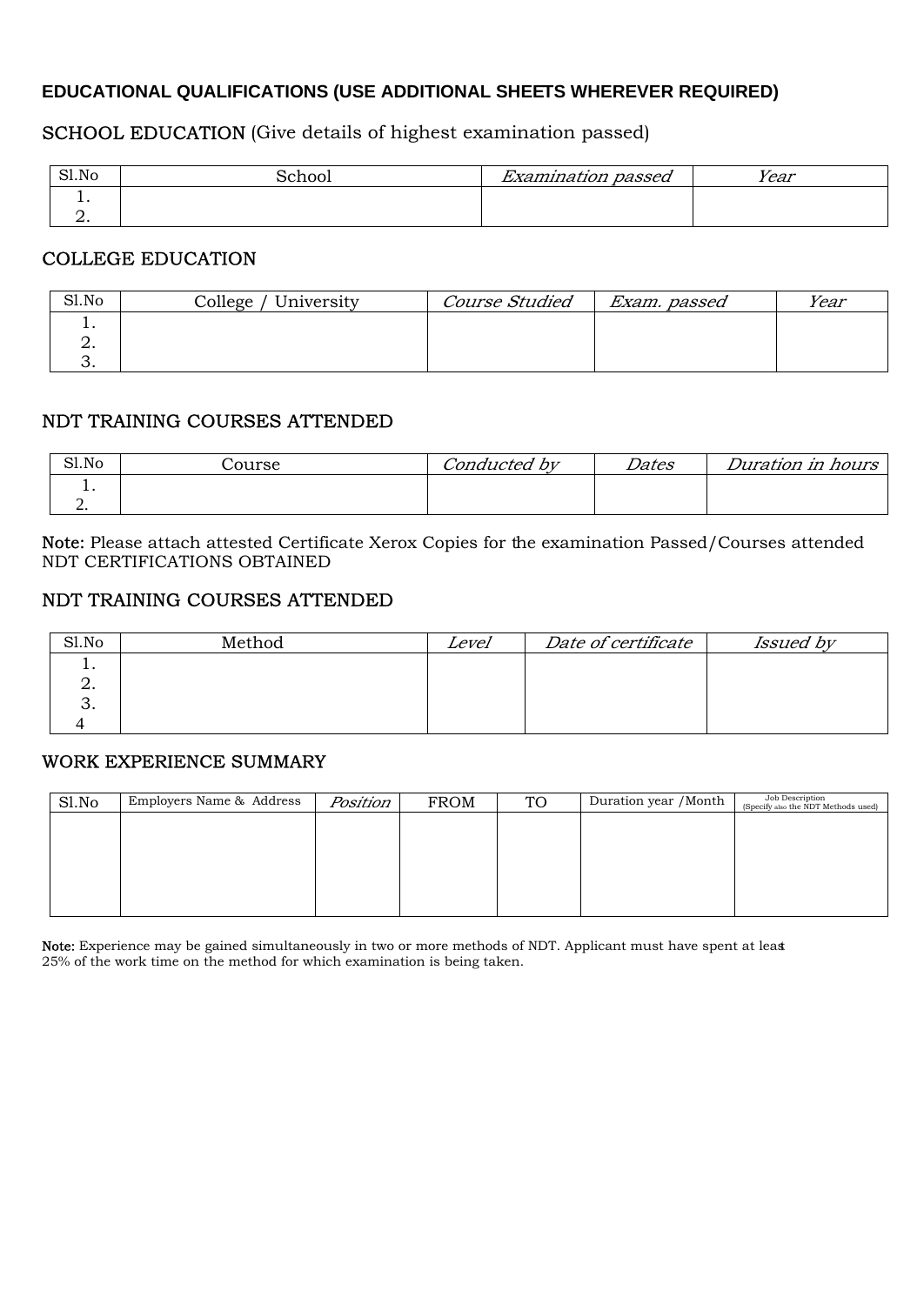#### PRESENT EMPLOYMENT*:*

| Name & Address of the Employer |  |
|--------------------------------|--|
| <b>Present Position</b>        |  |
| Job Description                |  |
| NDT Equipment Used             |  |
| Nature of Jobs Tested          |  |

I hereby certify that all the facts given with reference to my educationalqualifications. NDT courses attended and to my work experience are true to the best of my knowledge and belief and that I have not withheld any information which might be detrimental.

Date: Signature of the Applicant

It is certified that the information given by the applicant with reference to his present work experience is correct.

Date: Signature of the Present Employer with Designation with Official seal.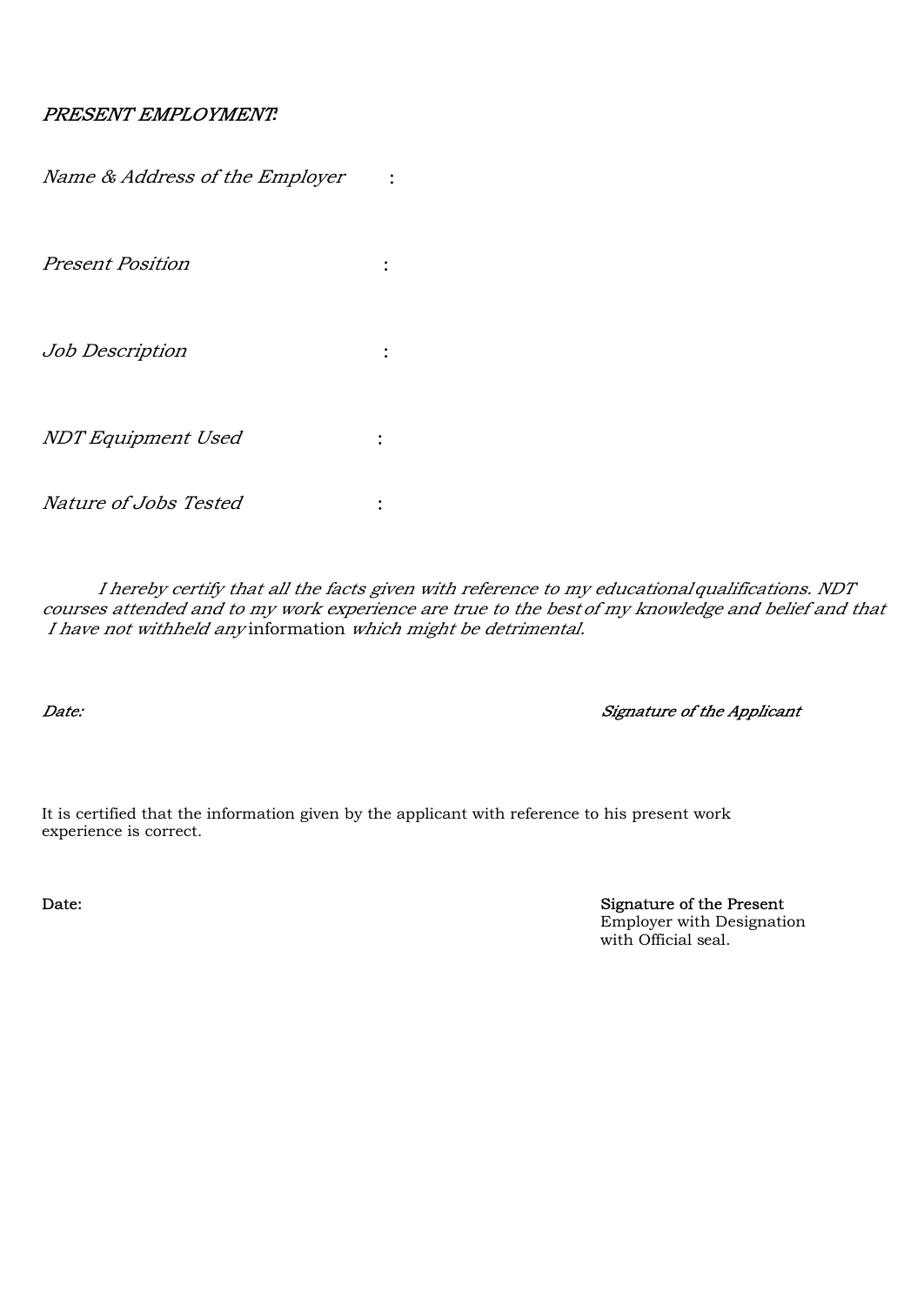## 1) Scope

Those certification programmes are run by "METAL LAB" to evaluate and certify the technical competence of the personnel engaged in Non Destructive Inspection.

#### 2) Education & Experience

Personnel considered for certification shall have sufficient education and experience to ensure understanding of the principle and procedures of those areas NDT methods in which they are being considered for certification. To be considered for certification, as NDT level II a candidate should satisfy the requirements indicated separately for various NDT methods.

3) The examination will consist of general (written), specific (written) andpractical.

The general (written) examination will consist of questions related to the basic principles of the applicable method. The specific (written) examination will include the equipment operating procedures, test, techniques and also the coda requirements.

The practical examination will be such that the candidate is to demonstrate his proficiency in performing the applicable non-destructive tests and interpreting and evaluating the results.

#### 4) Re-examination

If applicant fails to pass the examination, he may be re-examined uponthe submission of a fresh application with the requisite examination fee, but not before one month of the examination.

#### 5) Additional Information

- i) The certificate is issued only as recognition of the technical competence of the individual and dose not bind the SIS for any liability arising out the activities of the certified individuals.
- ii) METAL LAB reserves the right to alter the rules and regulations for the examinations in accordance with the improved practice that may be accruing in future.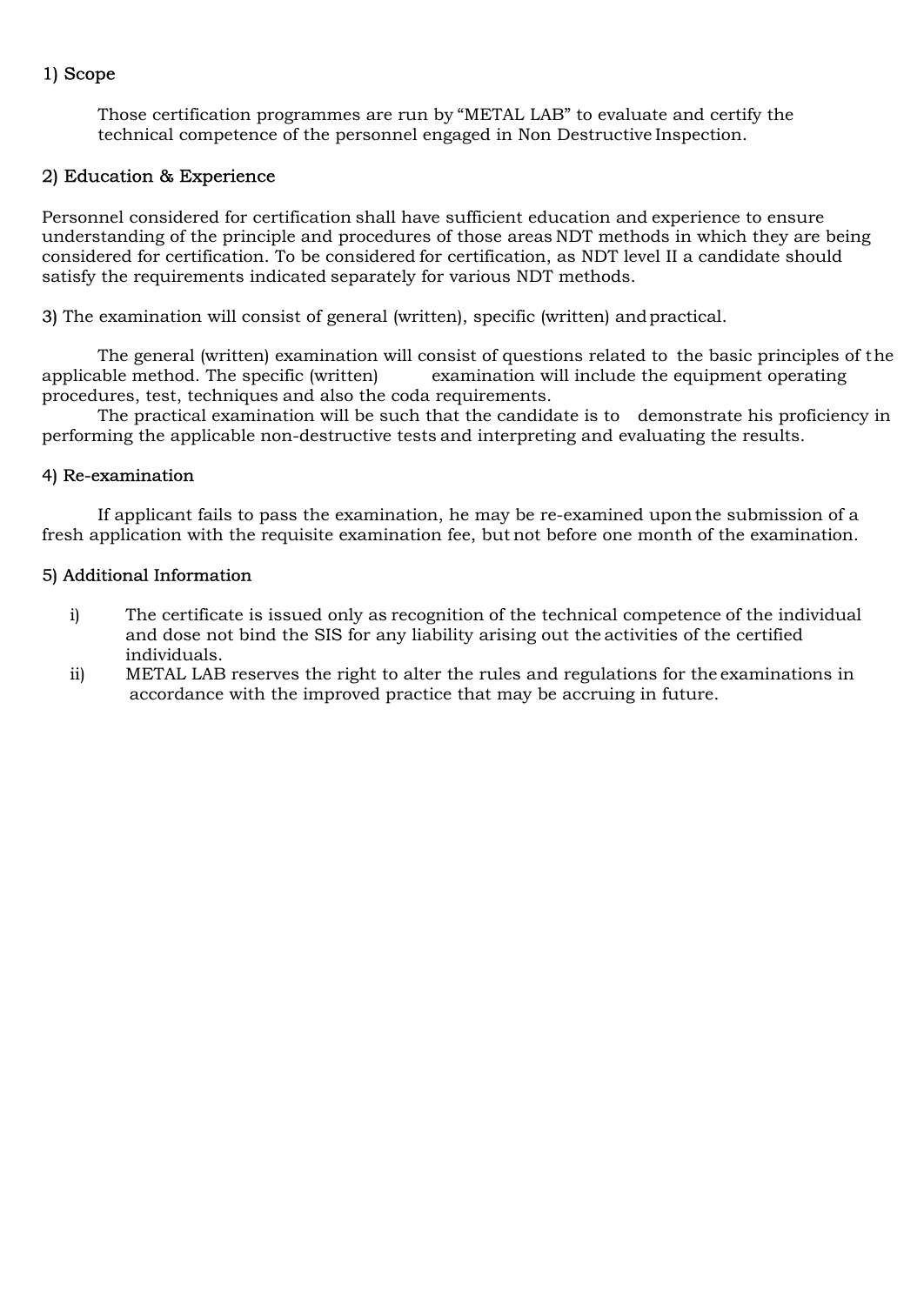# EYE FITNESS EXAMINATION

#### Vision Requirements

Vision examination shall be administered by an ophthalmologist. The visual examination date must be within 12 months of the date that this form is signed. The form below may be used to document this requirement.

#### Near distance vision**:**

Must have visual acuity in at least one eye capable of reading the JaegerJ2 test chart, or equivalent, at a distance of not less than 30.5cm (12in.)

#### Color Vision:

Must be able to differentiate between the colors used in the NDT methods in which certification is sought.

## ATTESTATION OF VISUAL ACUITY

Name of the candidate :

Date of eye exam :

I attest that I administered a near distance examination on the candidate named above, and that the candidate has natural or corrected near distance acuity in at least one eye capable of reading the Jaeger Number 2 test chart or equivalent at a distance of not less than 30.5cm(12in.)

I attest that I administered a color perception examination on the candidate named above, and that the candidate has:

No Color Perception Deficiency  $\Box$  Color Perception Deficiency (Specify)  $\Box$ 

Signature of Eye Examiner with seal **Date:** Date: